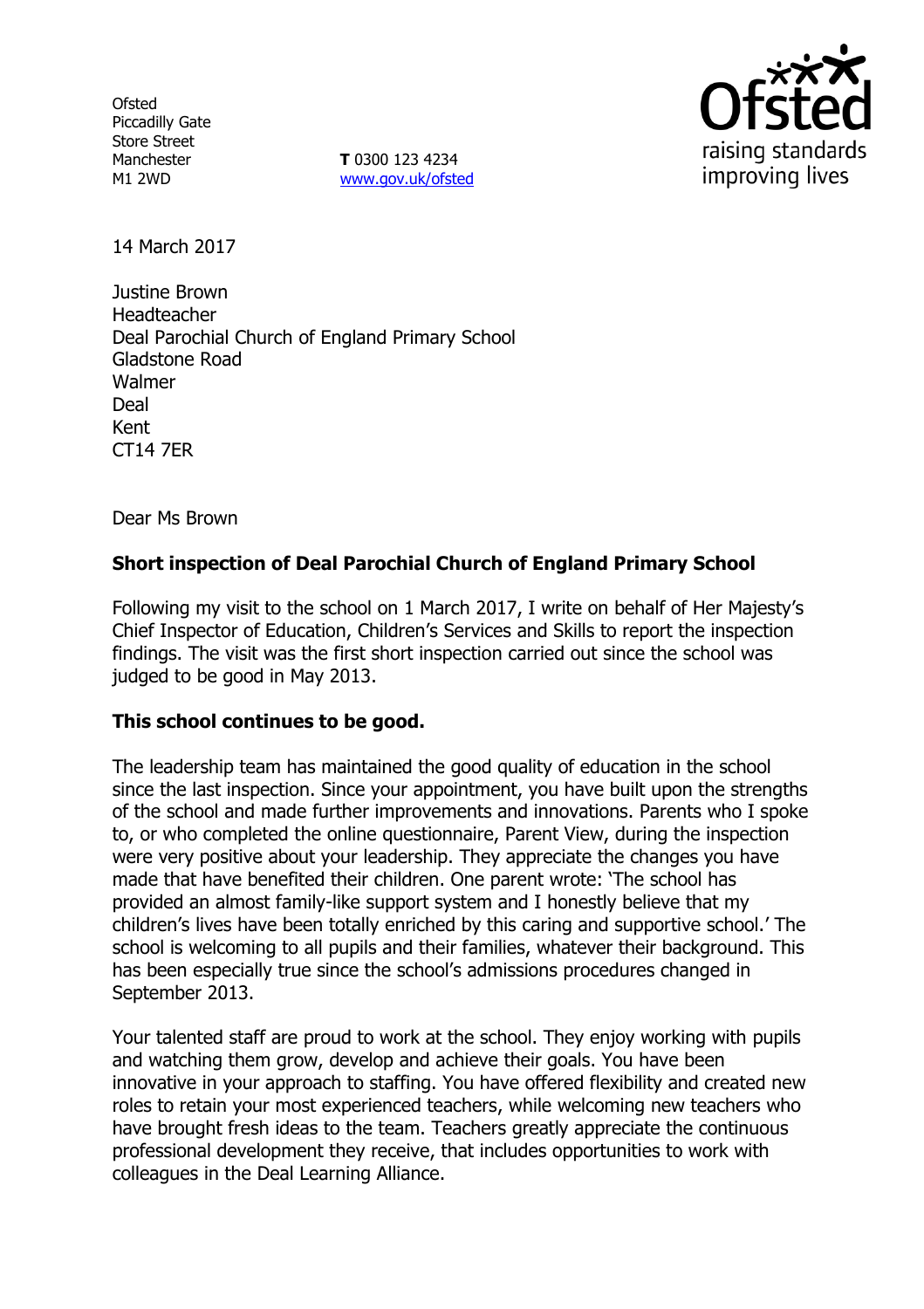

Children have an excellent start to their learning in the Reception Year. They very quickly develop confidence and independence, and make rapid progress including when learning to read and write. From the very start, there are clear structures and high expectations, so that children know what is required of them. This continues throughout the school and ensures that behaviour is never less than good. Pupils take pride in their school and in their work, which they present very neatly. When we visited classrooms we saw pupils who like to challenge themselves, especially in mathematics. This helps pupils to make good progress. Pupils certainly work hard to demonstrate the school's mission statement of being 'the best I can be'.

At the time of the previous inspection, school leaders were asked to improve the quality of teaching, address the gaps in achievement between boys and girls and improve the early years provision. The quality of teaching throughout the school has been maintained. New staff who joined in September 2016 have quickly settled in and meet your high expectations. There are no significant gaps between the progress made by boys and girls throughout the school. The early years provision has improved dramatically. The learning environment, both inside and outside, promotes learning very well and stimulates children's enthusiasm for creative play and independent discovery.

You are continuing to develop the curriculum to ensure that it meets the needs of pupils and allows them to make rapid progress. Recent developments in the mathematics curriculum are successfully raising standards in key stage 2. Changes to the key stage 1 mathematics curriculum to deepen pupils' understanding of number are still being embedded. You are currently changing the approach to the teaching of reading throughout the school. Your plans aim to ensure that more pupils are challenged to make faster progress and meet the higher standards. You have started to take action to improve attendance, but there is more work to be done to ensure that all pupils attend school regularly.

### **Safeguarding is effective.**

Together with the other leaders with responsibility for safeguarding, you have ensured that all safeguarding arrangements are fit for purpose and records are detailed and of high quality. Governors regularly audit compliance against the latest guidelines and improvements to your procedures have been made as a result.

You work well with other agencies including those that supply early intervention support to keep your most vulnerable pupils safe. When you have specific concerns, you meet with colleagues to discuss thresholds for more intensive support.

By inviting volunteers to the training you provide for staff and governors, you have helped raise the profile of safeguarding in the wider school community. You set up a strong working group to explore online safety. This group involves parents, staff and governors with relevant experience and skills. This has enabled you to tackle issues in this area of concern, including changing the school's mobile telephone policy.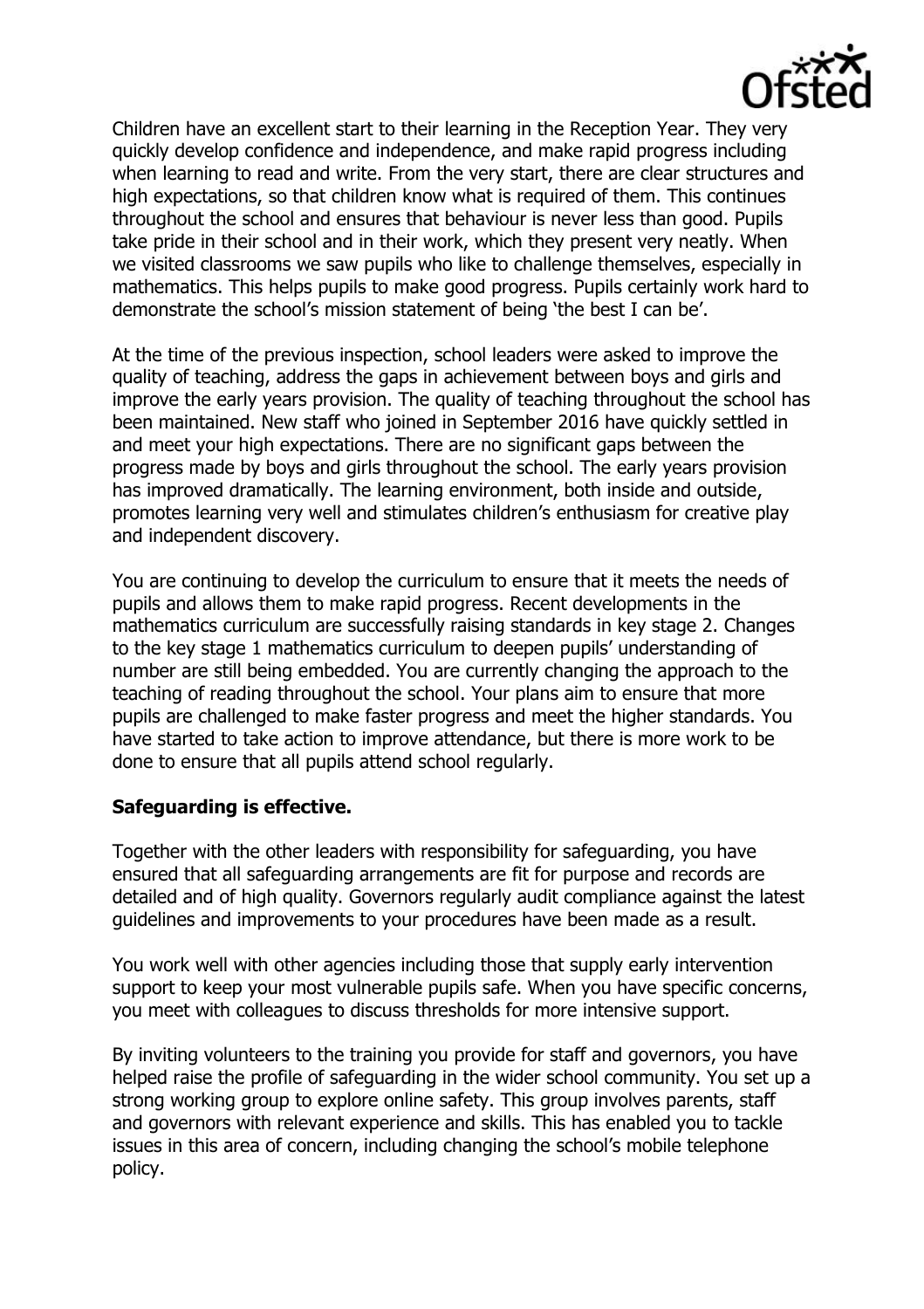

## **Inspection findings**

- During this short inspection, we agreed to focus on: safeguarding and attendance; how leaders have improved teaching, especially for disadvantaged pupils; progress in mathematics in key stage 2, especially for girls; progress in reading for the most able key stage 1 pupils; and the school's curriculum.
- You have shared your expectations about good attendance with parents in school newsletters. You congratulate the best-attending class in assembly each week. Despite these actions, attendance is not improving and is currently below the national average. You realise that pupils need to be in school to make good progress and will be strengthening your expectations and procedures in this area.
- You work well with your deputy headteacher and have gained the trust of the staff team when making improvements. Teachers' assessment is accurate and is moderated both in school and across the Deal Learning Alliance. As a result, teachers know what they need to teach to help all groups of pupils to make good progress. Subject leaders know the strengths and weaknesses in their areas of responsibility. Governors know the school well and ask leaders challenging questions. They visit the school regularly to check that initiatives are making a positive difference to pupils' outcomes. You and the governing body recognise that small groups of disadvantaged pupils are not yet making rapid progress to catch up with other pupils nationally.
- **Problem-solving and reasoning skills are embedded well throughout key stage 2** and are helping pupils to think far more deeply about their mathematics. Pupils understand the calculations they are carrying out, rather than merely following a process. Girls are equally as confident as boys in mathematics lessons. Workbooks show that girls and boys are making good progress. The most able pupils are challenged to deepen their thinking further and solve a wider variety of problems. We saw pupils in Year 6 successfully solving multi-step problems using algebra. Pupils in key stage 2 make choices about the difficulty of the challenge they complete. They generally choose sensibly so that they have to think hard and apply their skills. You are trialling a different approach to mathematics in key stage 1 which you believe will improve standards further over time. The approach requires pupils to have a much deeper understanding of the number system and the mathematics they complete. It is too early for governors and leaders to see the full impact of this new approach.
- $\blacksquare$  You recognised that not enough of the most able readers in key stage 1 demonstrated a greater depth of understanding in the 2016 assessments. The most able readers I met during the inspection clearly enjoy reading and are developing a range of comprehension skills. They are encouraged to read regularly both at home and at school. A programme to help key stage 1 pupils who have fallen behind in their reading is having a strong impact. Pupils who are taking part in this programme are catching up quickly because of specific and helpful teaching. However, the most able readers find it hard to recall how their teachers are helping them to improve their reading skills further, beyond encouraging them to read more. You and your team are currently reviewing the teaching of reading to improve the proportion of pupils who are able to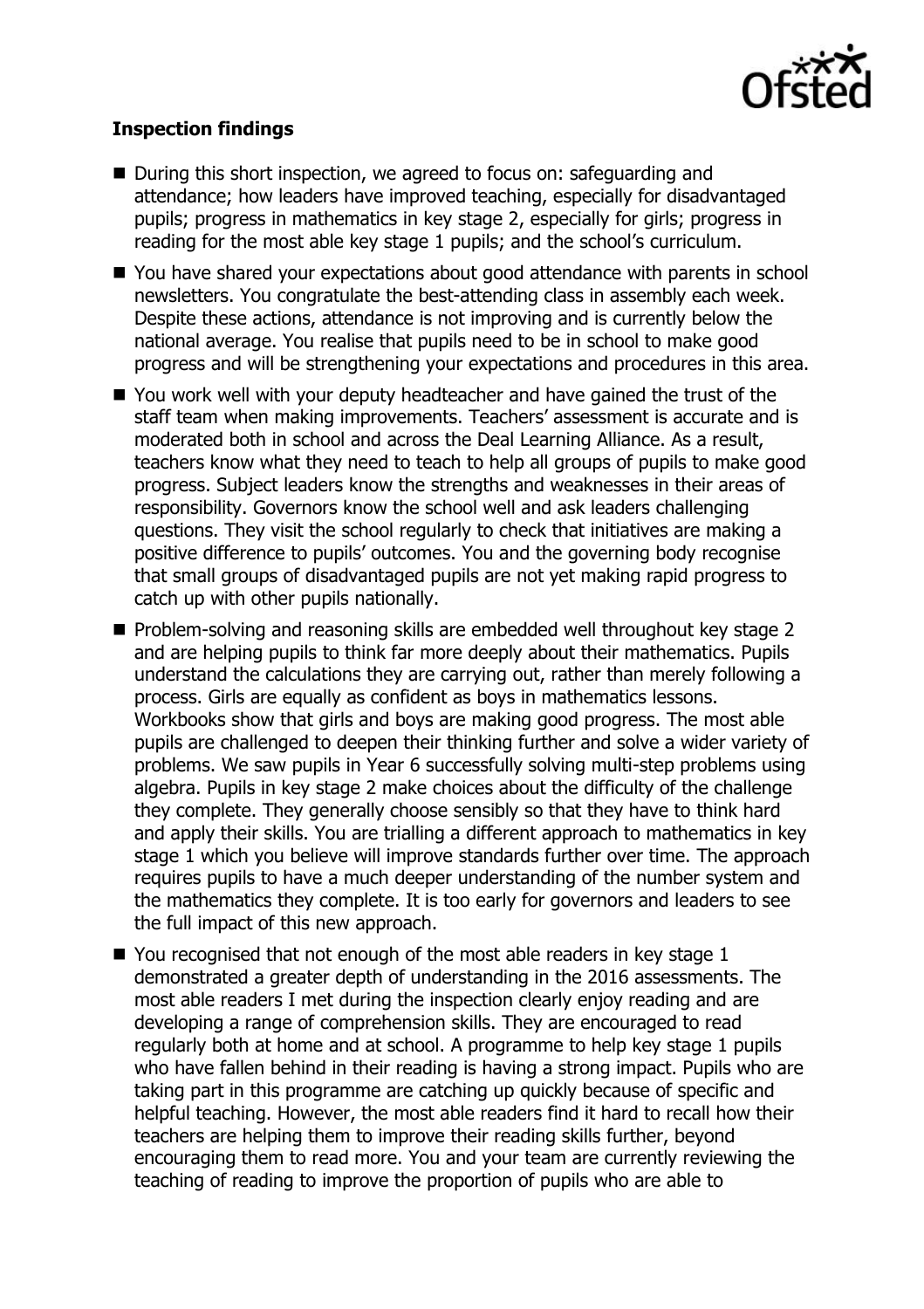

demonstrate the higher standards.

 Writing skills are applied well throughout the curriculum. Pupils write for a variety of purposes and audiences. This helps pupils to make strong progress in their writing. Pupils' skills are being developed well in subjects such as history and geography. There are interesting projects based on the local area that are sometimes completed with other schools in the alliance. Some of the parents I spoke to were very thankful for the way the school had prepared their older children so well for secondary school education. Furthermore, parents were extremely positive about the school's excellent provision for music and the improvements made in sporting provision in recent years. During the inspection, I heard the uplifting singing of the choir rehearsing for a future performance at the Royal Albert Hall. The recent introduction of coaching in tennis, and competition in swimming, has added to the extensive sporting provision.

## **Next steps for the school**

Leaders and those responsible for governance should ensure that:

- **E** current work to improve attendance is strengthened to ensure that all groups of pupils attend school regularly
- developments in the mathematics curriculum are embedded so that all groups of pupils, including those who disadvantaged, make rapid progress from their starting points
- $\blacksquare$  plans to improve the teaching of reading are implemented so that the most able pupils make accelerated progress towards meeting the new higher standards.

I am copying this letter to the chair of the governing body, the director of education for the Diocese of Canterbury, the regional schools commissioner and the director of children's services for Kent. This letter will be published on the Ofsted website.

Yours sincerely

### Lee Selby **Her Majesty's Inspector**

### **Information about the inspection**

During this inspection I met with you and your deputy headteacher to discuss your self-evaluation of the school's effectiveness. We went on three learning walks and visited all classes at least once. When in classrooms, I spoke to pupils about their learning and looked at their workbooks. I heard some of the most able pupils from Year 2 and Year 3 read. I met with a group of teachers to look at a range of pupils' work in different curriculum areas. I met with the leaders responsible for safeguarding and scrutinised a range of safeguarding documentation, including the record of recruitment checks for staff. I met with five governors including the chair of the governing body. I had a conversation with a representative of the local